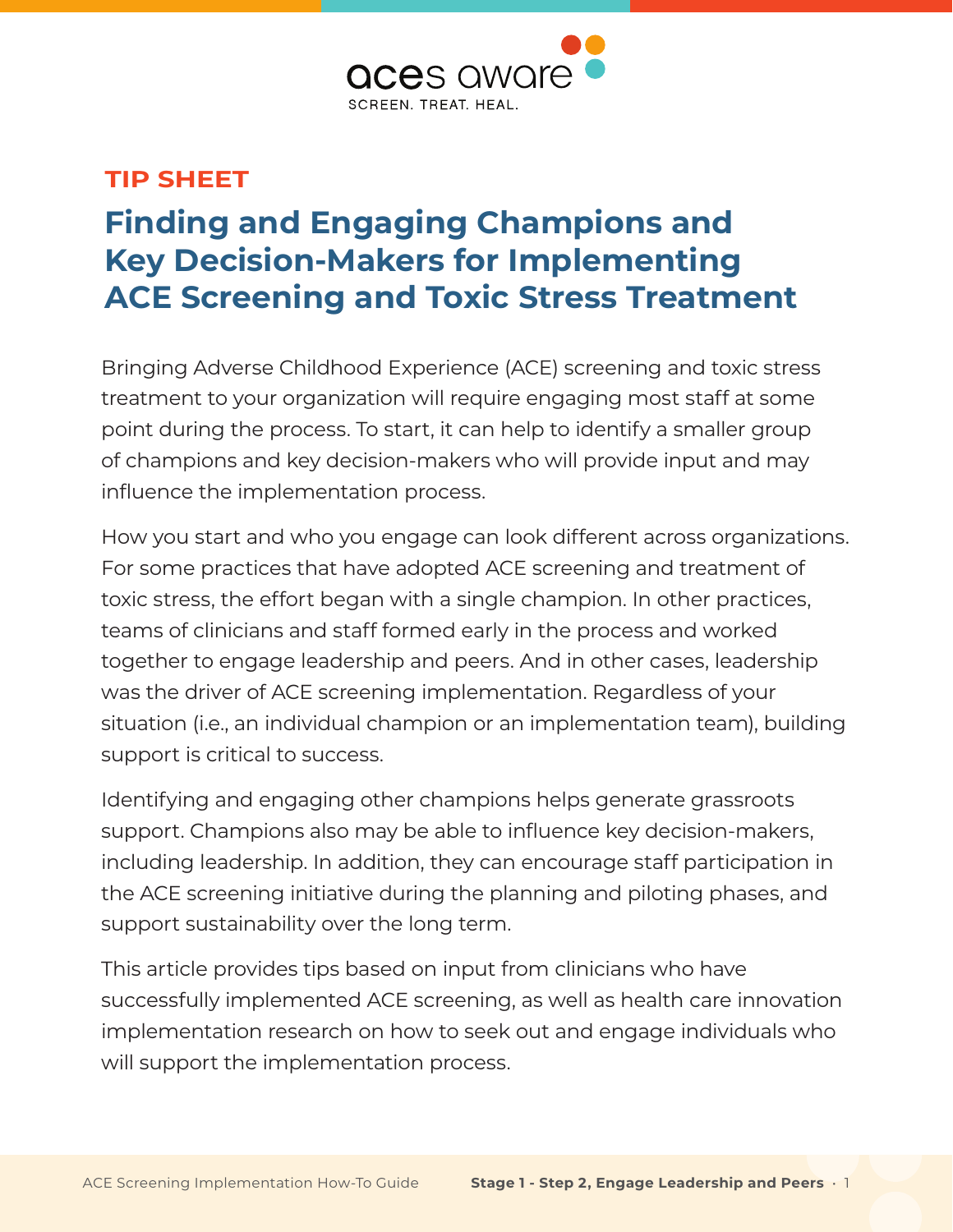

### **Who: Find other champions**

ACE screening and toxic stress treatment may involve many aspects of your practice, so consider a broad list of potential supporters. These may include people in the organization who:

- **•** Are formally appointed implementation leaders for the ACE screening initiative (i.e., the implementation team)
- **•** Have formal and informal influence on the attitudes and beliefs of their colleagues
- **•** Are dedicated to supporting and driving efforts around ACE screening, toxic stress treatment, and trauma-informed care.

Outside of your organization, other champions may include people who formally influence the organization, such as board members, community partners, your managed care organization, or a designated facilitator or consultant.

These champions should represent different departments or areas of work in and outside of your organization. For example, there may be a clinician who has a keen understanding of what social services are available in your community. Or there may be a senior executive who can help advocate for funding. For example, these representatives could include:

- **• Clinic-based healthcare team:** Primary care physicians, specialists who care for patients with ACE-Associated Health Conditions, nurse practitioners, nurses, physician assistants, medical assistants, midwives, behavioral health practitioners, social workers, case managers, peer support specialists, health professional trainees and/ or students, volunteers
- **• Clinic administration:** Office manager, senior leadership, administrative staff, front desk staff, information technology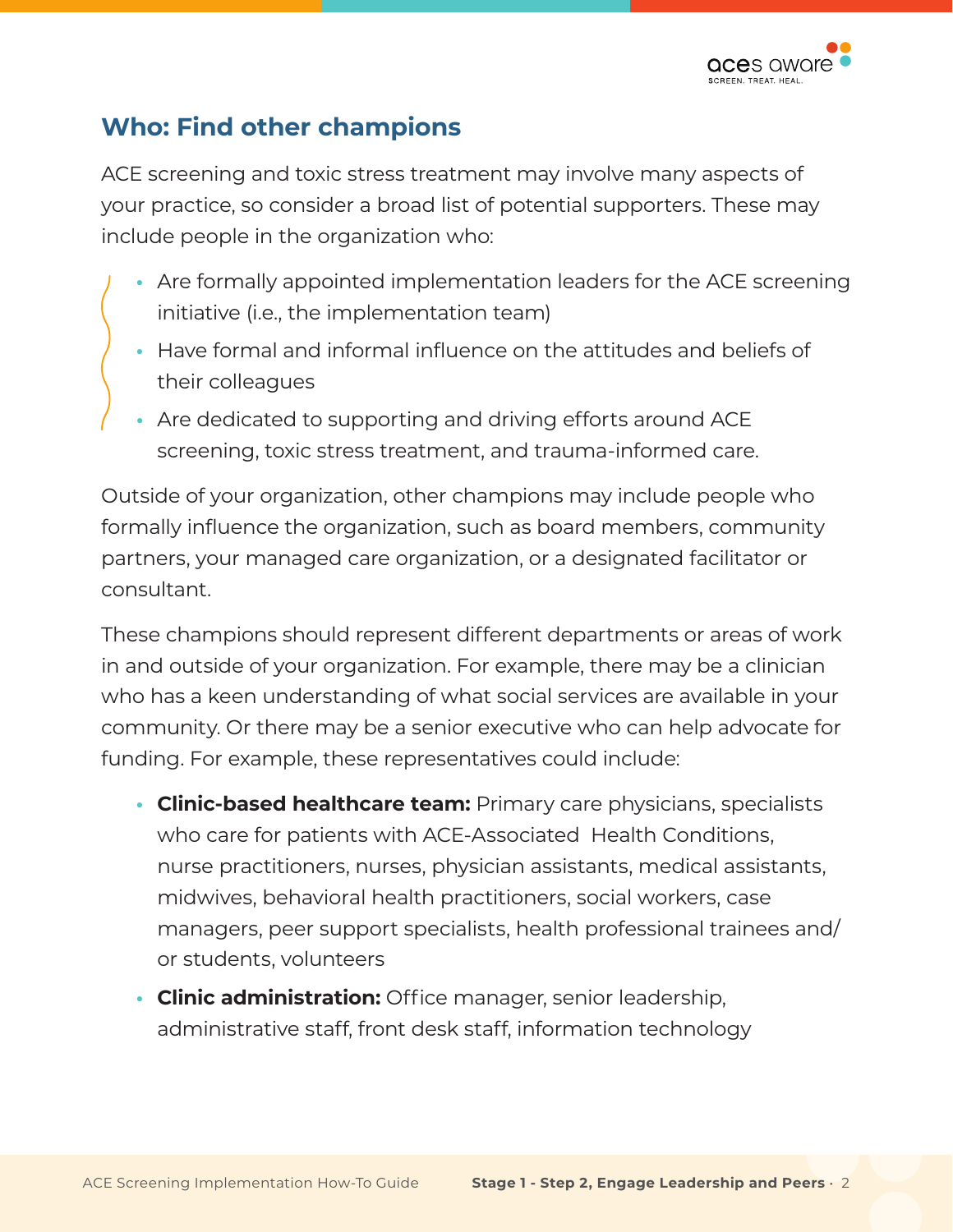**• Community-based:** Leaders of community-based organizations, social services, justice system, schools, early-intervention services, faith-based organizations, and government programs in your referral network/Network of Care; patients; a patient advisory board, or a staff member who can represent the "patient voice"



# **Tip: Prioritizing whom to engage**

How do you determine who may be ready and willing to help you build support? Consider:

- **•** Who might champion ACE screening and toxic stress treatment? (e.g., think about how ACE screening may align with their goals and interests.)
- **•** Who will be affected by ACE screening? (e.g., which roles will be affected by changes in the workflow?)



# **Tip: Identifying key decision-makers**

Champions may be key decision-makers — but not necessarily. Identifying and engaging key decision-makers, particularly organizational leadership, is a key ingredient for success. At a small practice, it may be obvious who you need to bring on board. At a larger practice, it can help to think about:

- **•** Who is necessary to get on board to implement ACE screening and effective toxic stress treatment?
- **•** Who is on the Board of Directors?
- **•** Who makes the clinical decisions?
- **•** Who makes the financial decisions?
- **•** Who will evaluate ACE screening/manage quality improvement?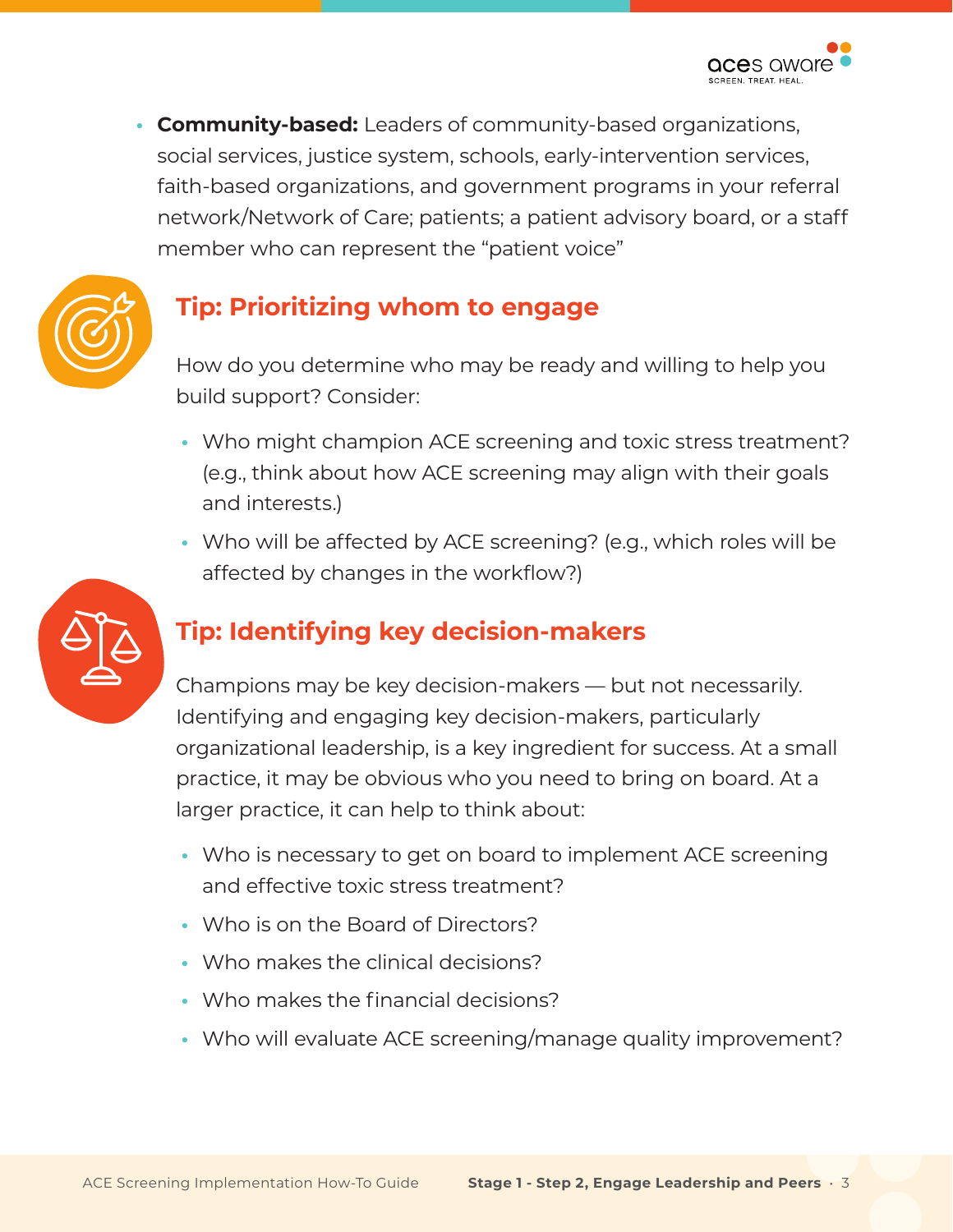

## **How: Strategies to approach and engage other champions**

After you think about **who** to engage, think about **how** you will engage them.

### **Tip: Some individuals may need you to answer "Why should we screen for ACEs?"**

There may be potential champions and key decision-makers who need to be brought on board to the topic of ACEs and ACE screening. Read *[Making the Case to Clinic Leadership](http://www.acesaware.org/wp-content/uploads/2021/05/Making-the-Case-to-Clinic-Leadership.pdf)* and *[Why](http://www.acesaware.org/wp-content/uploads/2021/05/Why-Should-My-Practice-Screen-for-Adverse-Childhood-Experiences-ACEs-and-Risk-of-Toxic-Stress.pdf)  [Should My Practice Screen for Adverse Childhood Experiences and](http://www.acesaware.org/wp-content/uploads/2021/05/Why-Should-My-Practice-Screen-for-Adverse-Childhood-Experiences-ACEs-and-Risk-of-Toxic-Stress.pdf)  [Risk of Toxic Stress?](http://www.acesaware.org/wp-content/uploads/2021/05/Why-Should-My-Practice-Screen-for-Adverse-Childhood-Experiences-ACEs-and-Risk-of-Toxic-Stress.pdf)* to support your conversations.

#### **Here are some strategies to consider:**

- **• Share knowledge and encourage open discussion:** Hold informational sessions and discussions, such as through grand rounds or team meetings, to support colleagues in learning more about ACEs. Create opportunities to understand why colleagues may be optimistic about addressing ACEs or why they hold a difference of opinion and are hesitant to start screening. Determine how to create common ground. Make sure to listen closely to their pain points as these colleagues often have specific, helpful feedback that could improve implementation.
- **• Find other ACE screening and toxic stress treatment champions:**  Particularly in larger or multi-department practices, engage your peers to help amplify your outreach. Consider engaging those who may already be implementing toxic stress mitigation strategies both within your practice and in the community.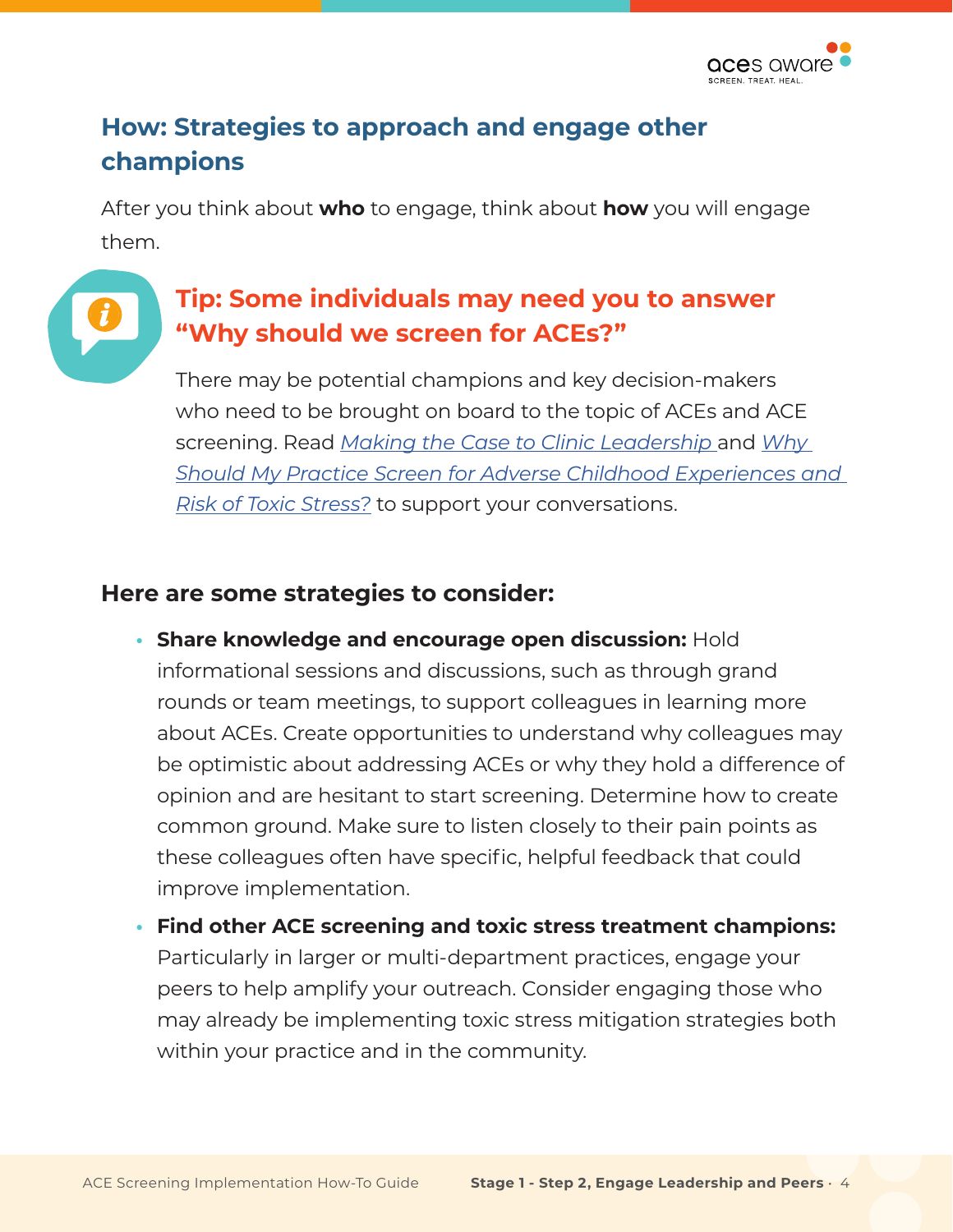

- **• Ask for "referrals:"** Find out who other staff members trust and think might support ACE screening.
- **• Seek out patient partners:** After screening one or several of your patients for ACEs, ask how they felt during the screening experience, what worked well, what was hard, and what could have been better.
- **• Seek mentorship:** One way to start the conversation about implementing ACE screening is to seek mentorship from a senior leader who has experience in systems change. Meet one-on-one to seek input on how to best support the organization's adoption of ACE screening and come prepared to address common misperceptions about ACE screening. Based upon the leader's position, they may be able to help you develop a strategy to create change.
- **• Seek out mentees:** Consider engaging a trainee or junior colleague to be the champion of the work so that there is a sustainability plan and multiple voices at the table.

Implementing ACE screening and toxic stress treatment benefits from a team effort. By working to build a network of champions and engaging with key decision-makers from the start, you are positioning ACE screening as an organization-wide commitment that will be sustainable beyond your participation.